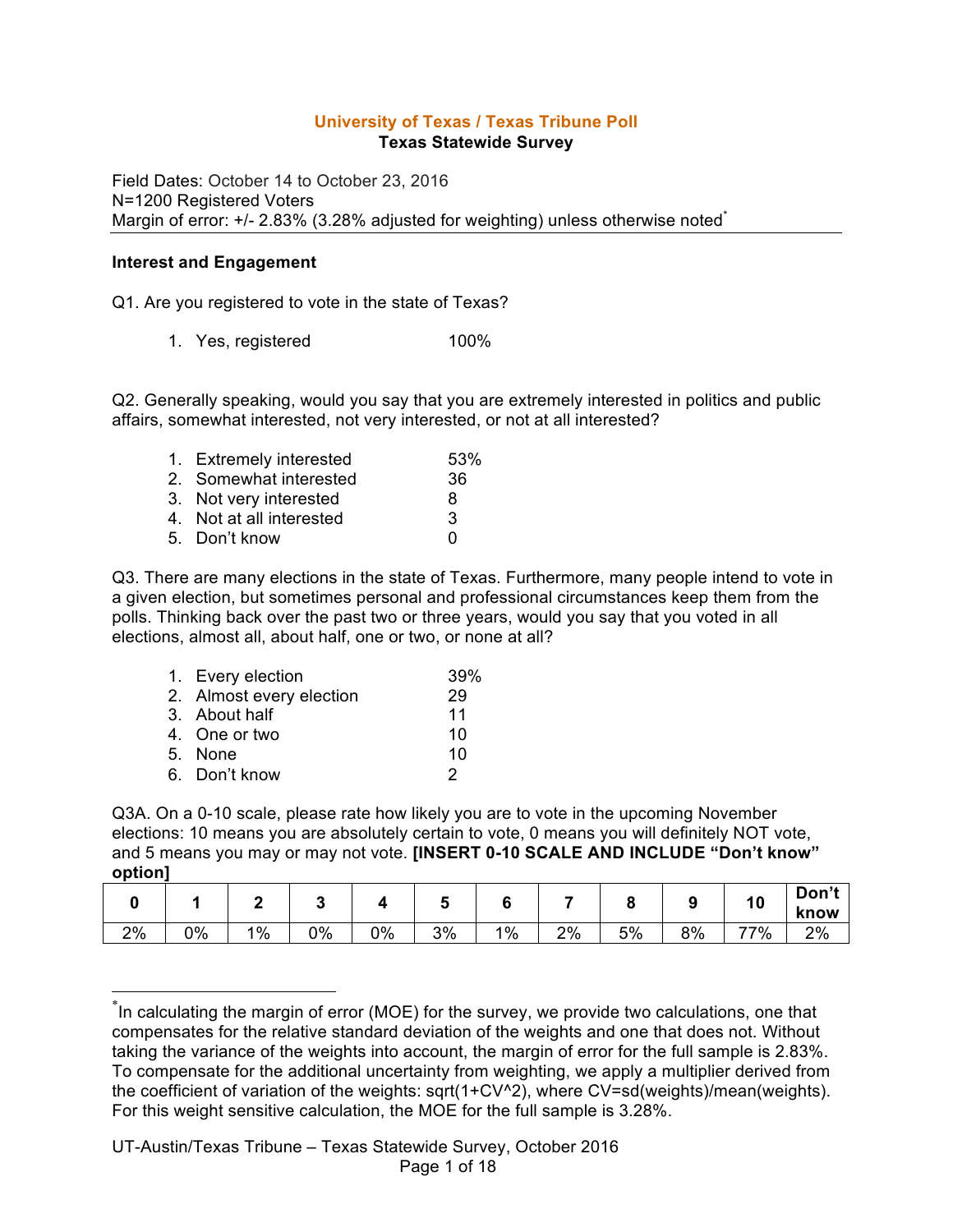# **Retrospective Assessments**

Q6. How would you rate the job Barack Obama has done as president? Would you say that you… **Neither** 

|                  |                            |                            | neither                   |                               |                               |            |
|------------------|----------------------------|----------------------------|---------------------------|-------------------------------|-------------------------------|------------|
|                  | <b>Approve</b><br>strongly | <b>Approve</b><br>somewhat | approve nor<br>disapprove | <b>Disapprove</b><br>somewhat | <b>Disapprove</b><br>strongly | Don't Know |
| Oct. 2016        | 22                         | 21                         | 8                         |                               | 42                            |            |
| <b>June 2016</b> | 20                         | 19                         | 8                         |                               | 45                            |            |
| Feb. 2016        | 17                         | 23                         | 9                         | 8                             | 42                            |            |
| Nov. 2015        | 17                         | 19                         | 9                         | 8                             | 46                            |            |
| <b>June 2015</b> | 17                         | 18                         | 10                        | 10                            | 45                            |            |
| Feb. 2015        | 17                         | 20                         | 9                         | 8                             | 46                            |            |
| Oct. 2014        | 14                         | 22                         |                           | 9                             | 48                            |            |
| <b>June 2014</b> | 17                         | 20                         | 6                         | 8                             | 48                            |            |
| Feb. 2014        | 15                         | 19                         | 9                         | 11                            | 44                            |            |
| Oct. 2013        | 17                         | 20                         | 8                         | 8                             | 46                            |            |
| <b>June 2013</b> | 19                         | 24                         |                           | 8                             | 42                            |            |
| Feb. 2013        | 21                         | 18                         | 6                         |                               | 46                            |            |
| Oct. 2012        | 19                         | 21                         | 6                         | 9                             | 44                            | 3          |
| May 2012         | 17                         | 19                         | 10                        | 8                             | 46                            |            |
| Feb. 2012        | 19                         | 20                         | 5                         | 6                             | 49                            |            |
| Oct. 2011        | 15                         | 18                         | 9                         | 8                             | 49                            |            |
| <b>May 2011</b>  | 20                         | 15                         | 9                         | 9                             | 46                            |            |
| Feb. 2011        | 15                         | 21                         | 8                         | 9                             | 46                            |            |
| Oct. 2010        | 14                         | 21                         | 4                         | 6                             | 53                            |            |
| Sep. 2010        | 13                         | 21                         |                           | 8                             | 50                            |            |
| <b>May 2010</b>  | 19                         | 16                         | 6                         | 8                             | 50                            |            |
| Feb. 2010        | 21                         | 20                         |                           | 10                            | 40                            | 2          |
| Oct. 2009        | 21                         | 20                         |                           | 8                             | 44                            | 0          |
| <b>June 2009</b> | 22                         | 21                         | 11                        | 11                            | 35                            | 0          |
| Feb. 2009        | 29                         | 16                         | 13                        | 12                            | 30                            | 0          |

Q7. How would you rate the job the U.S. Congress is doing? Would you say that you...

|                  |                |                | <b>Neither</b> |                   |                   |            |
|------------------|----------------|----------------|----------------|-------------------|-------------------|------------|
|                  | <b>Approve</b> | <b>Approve</b> | approve nor    | <b>Disapprove</b> | <b>Disapprove</b> |            |
|                  | strongly       | somewhat       | disapprove     | somewhat          | strongly          | Don't Know |
| Oct. 2016        |                | 8              | 18             | 27                | 41                |            |
| <b>June 2016</b> |                | 8              | 16             | 24                | 45                |            |
| Feb. 2016        |                | 10             | 17             | 24                | 43                |            |
| <b>Nov. 2015</b> |                | 8              | 17             | 25                | 46                |            |
| <b>June 2015</b> |                | 13             | 21             | 26                | 36                |            |
| Feb. 2015        |                | 17             | 19             | 24                | 34                | 3          |
| Oct. 2014        |                | 12             | 13             | 30                | 41                |            |
| <b>June 2014</b> |                | 8              | 15             | 24                | 48                | 3          |
| Feb. 2014        |                | 8              | 15             | 23                | 49                | 2          |
| Oct. 2013        |                | 6              | 12             | 21                | 56                | 3          |
| <b>June 2013</b> |                | 10             | 16             | 23                | 46                | 2          |
| Feb. 2013        |                | 11             | 12             | 23                | 48                | 3          |
| Oct. 2012        |                | 10             | 18             | 26                | 43                | 3          |
| <b>May 2012</b>  |                | 9              | 15             | 23                | 48                | 3          |
| Feb. 2012        |                | 10             | 14             | 26                | 47                | 2          |
| Oct. 2011        |                | 9              | 10             | 26                | 51                | 2          |
| <b>May 2011</b>  |                | 15             | 20             | 27                | 35                |            |
| Feb. 2011        |                | 17             | 19             | 26                | 33                |            |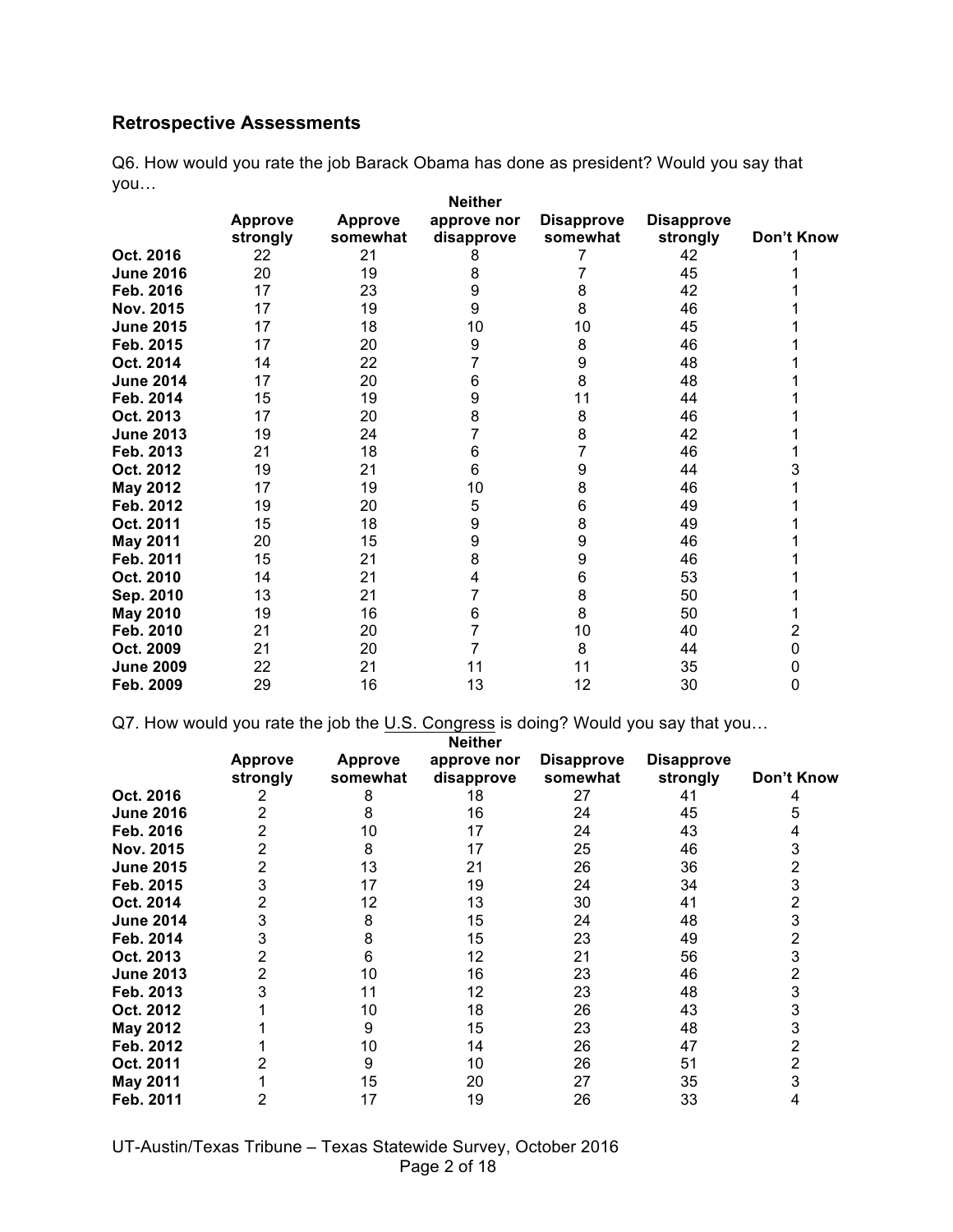| Oct. 2009        | 10 |           | າາ      | 49 |  |
|------------------|----|-----------|---------|----|--|
| <b>June 2009</b> | 18 | nr<br>ے   | າາ<br>ے | 36 |  |
| Feb. 2009        | າາ | ົດຕ<br>ے۔ |         |    |  |

Q8A. How would you rate the job Greg Abbott has done as governor? Would you say that you… **Neither** 

|                  | Approve<br>strongly | Approve<br>somewhat | .<br>approve nor<br>disapprove | <b>Disapprove</b><br>somewhat | <b>Disapprove</b><br>strongly | Don't Know |
|------------------|---------------------|---------------------|--------------------------------|-------------------------------|-------------------------------|------------|
| Oct. 2016        | 21                  | 21                  |                                | 10                            | 23                            |            |
| <b>June 2016</b> | 20                  | 22                  | 19                             | 10                            | 21                            | 8          |
| Feb. 2016        | 18                  | 23                  | 24                             | 9                             | 20                            | 6          |
| Nov. 2015        | 20                  | 22                  | 21                             | 10                            | 19                            |            |
| <b>June 2015</b> | 22                  | 24                  | 28                             | 8                             | 16                            | 15         |

Q8B. How would you rate the job Dan Patrick has done as lieutenant governor? Would you say that you…

|                  | <b>Approve</b><br>strongly | Approve<br>somewhat | <b>Neither</b><br>approve nor<br>disapprove | <b>Disapprove</b><br>somewhat | <b>Disapprove</b><br>strongly | Don't Know |
|------------------|----------------------------|---------------------|---------------------------------------------|-------------------------------|-------------------------------|------------|
| Oct. 2016        | 12                         | 19                  | 20                                          | 9                             | 22                            | 18         |
| <b>June 2016</b> | 12                         | 19                  | 24                                          | 8                             | 22                            | 15         |
| Feb. 2016        | 8                          | 19                  | 30                                          |                               | 20                            | 16         |
| Nov. 2015        | 10                         | 19                  | 28                                          | 9                             | 17                            | 16         |
| <b>June 2015</b> | 13                         | 19                  | 28                                          | 8                             | 16                            | 15         |

Q8C. How would you rate the job Joe Straus has done as Speaker of the Texas House of Representatives? Would you say that you…

|                  | <b>Approve</b><br>strongly | Approve<br>somewhat | approve nor<br>disapprove | <b>Disapprove</b><br>somewhat | <b>Disapprove</b><br>strongly | Don't Know |
|------------------|----------------------------|---------------------|---------------------------|-------------------------------|-------------------------------|------------|
| Oct. 2016        | 5                          | 16                  | 30                        | 9                             | 14                            | 26         |
| <b>June 2016</b> | 4                          | 15                  | 30                        | 10                            | 14                            | 26         |
| Feb. 2016        |                            | 16                  | 35                        |                               | 13                            | 25         |
| Nov. 2015        |                            | 16                  | 32                        | 8                             | 14                            | 25         |

Q9A. How would you rate the job Ted Cruz has done as U.S. Senator? Would you say that you…

|                  | <b>Neither</b>             |                     |                           |                               |                               |            |  |  |
|------------------|----------------------------|---------------------|---------------------------|-------------------------------|-------------------------------|------------|--|--|
|                  | <b>Approve</b><br>strongly | Approve<br>somewhat | approve nor<br>disapprove | <b>Disapprove</b><br>somewhat | <b>Disapprove</b><br>strongly | Don't Know |  |  |
| Oct. 2016        | 16                         | 19                  | 13                        |                               | 34                            |            |  |  |
| <b>June 2016</b> | 18                         | 17                  | 13                        | 12                            | 31                            | 9          |  |  |
| Feb. 2016        | 18                         | 19                  | 15                        | 10                            | 32                            | 6          |  |  |
| Nov. 2015        | 27                         | 17                  | 11                        | 9                             | 28                            | 9          |  |  |

Q9B. How would you rate the job John Cornyn has done as U.S. Senator? Would you say that you…

|                  | <b>Neither</b>             |                     |                           |                               |                               |            |  |  |
|------------------|----------------------------|---------------------|---------------------------|-------------------------------|-------------------------------|------------|--|--|
|                  | <b>Approve</b><br>strongly | Approve<br>somewhat | approve nor<br>disapprove | <b>Disapprove</b><br>somewhat | <b>Disapprove</b><br>strongly | Don't Know |  |  |
| Oct. 2016        |                            | 20                  | 22                        | 14                            | 22                            | 15         |  |  |
| <b>June 2016</b> |                            | 17                  | 24                        | 14                            | 21                            | 17         |  |  |
| Feb. 2016        |                            | 20                  | 26                        | 14                            | 18                            | 15         |  |  |
| Nov. 2015        |                            | 20                  | 22                        | 16                            | 18                            | 16         |  |  |

UT-Austin/Texas Tribune – Texas Statewide Survey, October 2016 Page 3 of 18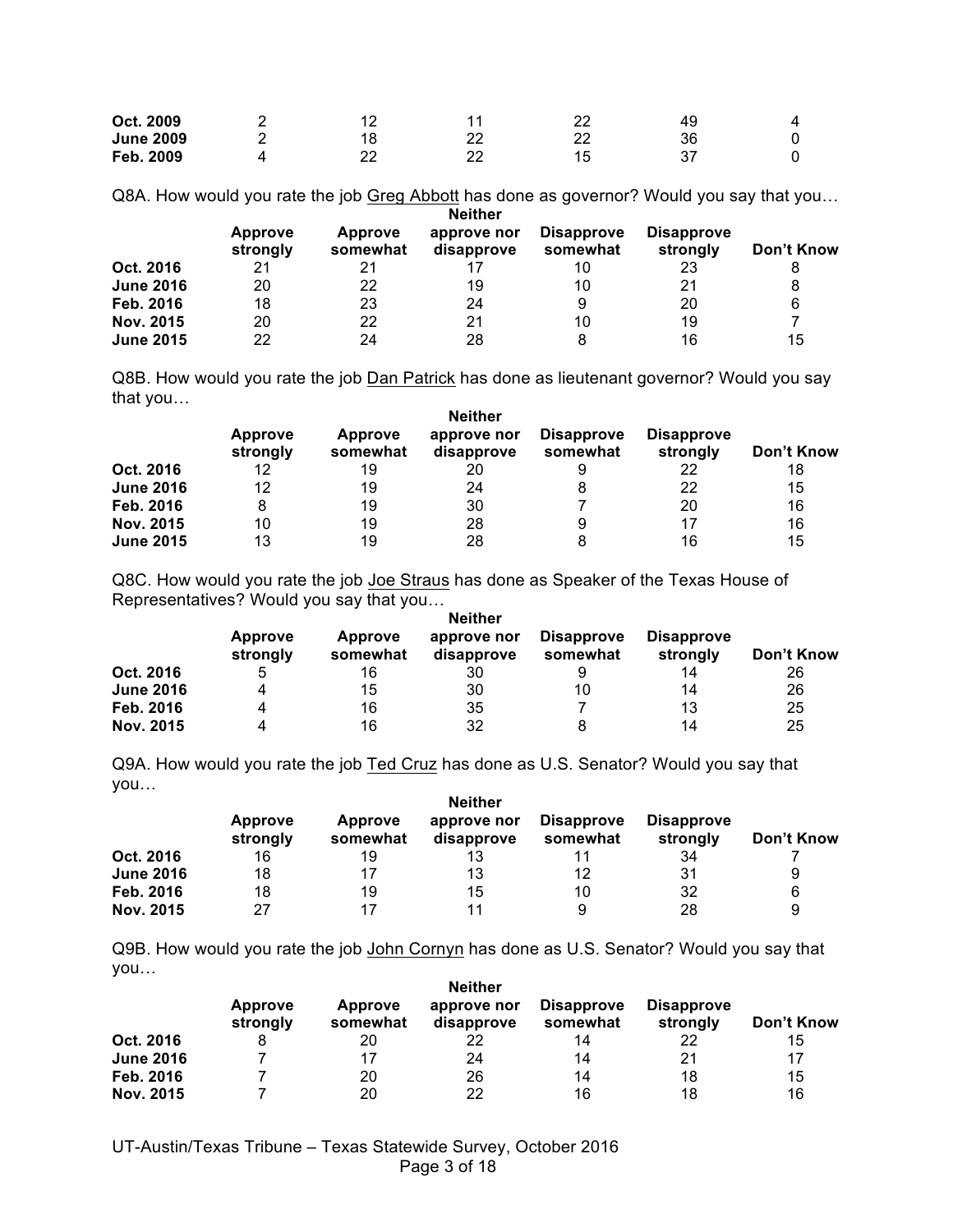## **Political Figures and Elections**

Q16. Which of the following candidates did you support in the presidential primary this year? **[RANDOMIZE 1-4]**

| 1. Ted Cruz                         | <b>20%</b> |
|-------------------------------------|------------|
| 2. Donald Trump                     | 20         |
| 3. Hillary Clinton                  | 28         |
| 4. Bernie Sanders                   | 13         |
| 5. Someone Else                     | 10         |
| 6. No one/Don't Know/Don't Remember | 9          |

*[Likely Voters are defined as those who indicated that they're certain to vote in this election (a 10 on Q3A) or said that they have voted in "Every" recent election (Q3). Respondents who said that they hadn't thought enough about the election to have an opinion were asked a follow-up question: "If you had to make a choice, who would you choose?" Responses to this item were folded into those who initially indicated a preference and reported below.]*

Q17F. If the 2016 general election for U.S. president were held today, would you vote for **[Randomize]** the Republican ticket of Donald Trump and Mike Pence, the Democratic ticket of Hillary Clinton and Tim Kaine, the Libertarian ticket of Gary Johnson and William Weld, the Green Party ticket of Jill Stein and Ajamu Baraka, someone else, or haven't you thought enough about it to have an opinion? **[Randomize 1-4]**

*(Among Likely Voters, n = 959, MOE is +/- 3.16%; MOE adjusted for weighting is +/- 4.17%)*

| 1. Donald Trump and Mike Pence   | 45% |
|----------------------------------|-----|
| 2. Hillary Clinton and Tim Kaine | 42  |
| 3. Gary Johnson and William Weld | 7   |
| 4. Jill Stein and Ajamu Baraka   | 2   |
| 5. Someone else                  | 5   |

Q18A. **[ASK IF Q17|Q17A==1]** You said that in a general election between Donald Trump and Hillary Clinton that you would vote for Donald Trump. Which of the following better describes your vote choice:

| (Among Likely Voters, $n = 432$ , MOE is +/- 4.71%; MOE adjusted for weighting is +/- 5.5%) |     | <b>JUNE 2016</b>                   |
|---------------------------------------------------------------------------------------------|-----|------------------------------------|
|                                                                                             |     | <b>REGISTERED</b><br><b>VOTERS</b> |
| 1. I want Donald Trump to be elected president                                              | 47% | 45%                                |
| 2. I don't want Hillary Clinton to be elected president                                     | 53  | 55                                 |

Q18B. **[ASK IF Q17|Q17A==2]** You said that in a general election between Hillary Clinton and Donald Trump that you would vote for Hillary Clinton. Which of the following better describes your vote choice:

*(Among Likely Voters, n = 400, MOE is +/- 4.9%; MOE adjusted for weighting is +/- 7.3%)*

|                                                      |     | <b>JUNE 2016</b>  |
|------------------------------------------------------|-----|-------------------|
|                                                      |     | <b>REGISTERED</b> |
|                                                      |     | <b>VOTERS</b>     |
| 1. I want Hillary Clinton to be elected president    | 66% | $57\%$            |
| 2. I don't want Donald Trump to be elected president | 34  | 43                |

UT-Austin/Texas Tribune – Texas Statewide Survey, October 2016 Page 4 of 18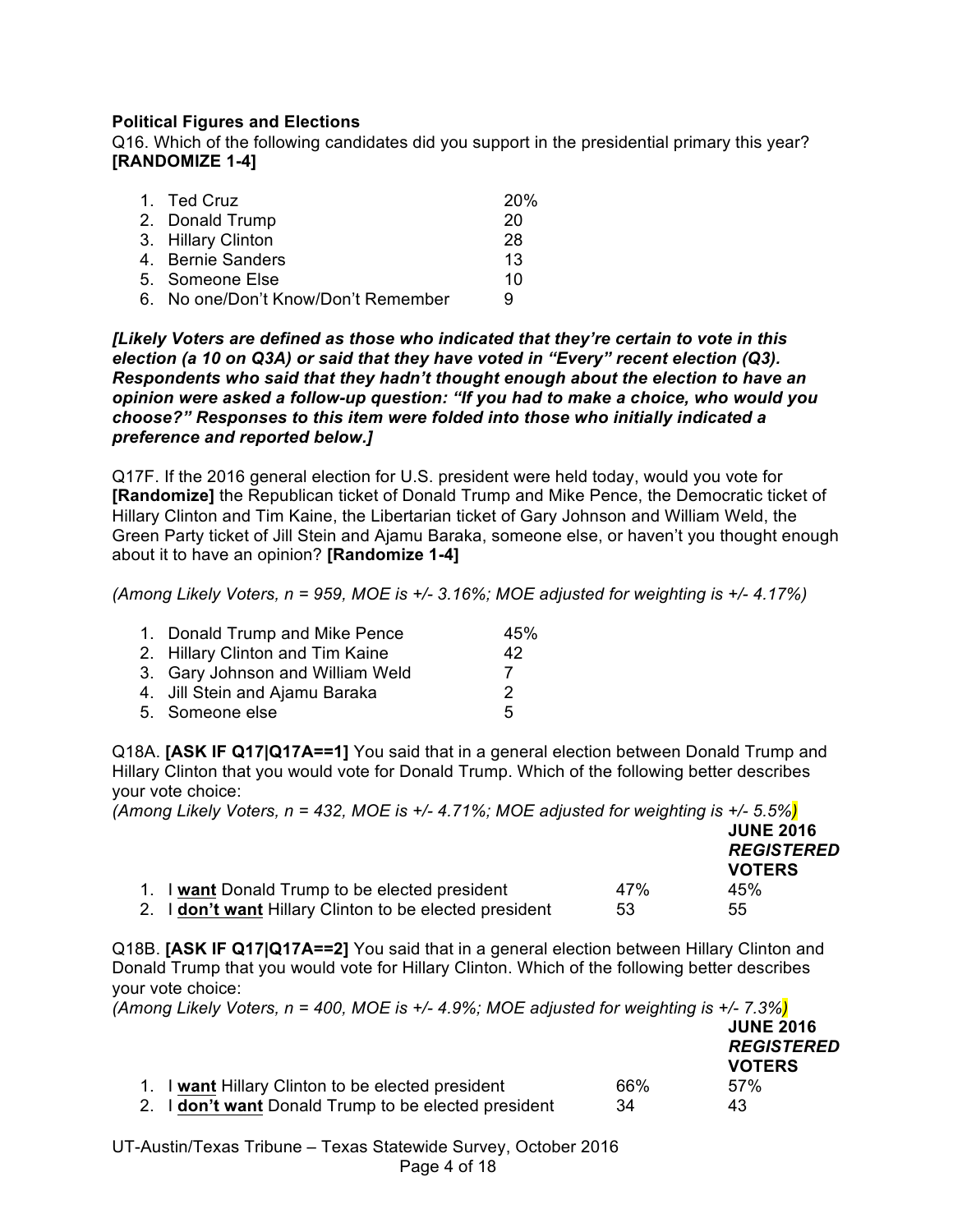Q18C. How likely are you to change your mind before Election Day?

*(Among Likely Voters, n = 959, MOE is +/- 3.16%; MOE adjusted for weighting is +/- 4.17%; for Overall Likely Voter Sample)*

|                      | Overall | Trump | <b>Clinton</b> | Johnson | <b>Stein</b> |
|----------------------|---------|-------|----------------|---------|--------------|
| 1. Very likely       | 5%      | 2%    | 7%             | $1\%$   | 31%          |
| 2. Somewhat likely   |         |       |                |         | 17           |
| 3. Not very likely   |         |       |                | 37      | 30           |
| 4. Not at all likely | 80      | 86    | 87             | 51      | 22           |
| 5. Don't know        |         |       |                |         |              |

Q18D. **[ASK IF Q17|Q17A == 3|4]** You said that you would be voting for **[Gary Johnson/Jill Stein]**. What would be your second choice? **[RANDOMIZE 1-2]**

| (Among Likely Voters, n = 78, MOE is +/- 11.1%; MOE adjusted for weighting is +/- 13.7%) |         |                |       |
|------------------------------------------------------------------------------------------|---------|----------------|-------|
|                                                                                          | Overall | <b>Johnson</b> | Stein |
| 1. Voting for Donald Trump                                                               | 35%     | 34             | 36    |
| 2. Voting for Hillary Clinton                                                            | 30      | 29             | 35    |
| 3. Not voting in the Presidential Election                                               | 35      | 37             | 29    |

Q19. If the 2016 election for U.S. Congress in your district were held today, would you vote for the Democratic candidate, the Republican candidate, or haven't you thought enough about it to have an opinion? **[Randomize 1-2]**

*(Among Likely Voters, n = 959, MOE is +/- 3.16%; MOE adjusted for weighting is +/- 4.17%)*

| 1. Republican candidate | 46% |
|-------------------------|-----|
| 2. Democratic candidate | -39 |
| 3. Neither              |     |
| 4. Don't know           | я   |

Q20A. Suppose the Tea Party movement organized itself as a political party. When thinking about the next election for Congress, would you vote for **[Randomize]** the Republican candidate from your district, the Democratic candidate from your district, or the Tea Party candidate from your district? **[Randomize 1-2]**

| 1. Republican candidate | <b>20%</b> |
|-------------------------|------------|
| 2. Democratic candidate | 37         |
| 3. Tea Party candidate  | 17         |
| 4. Don't know           | 26         |
|                         |            |

Q20B. Do you think the Tea Party movement has too much influence, too little influence, or the right amount of influence in the Republican Party?

| 1. Too much influence            | 32% |
|----------------------------------|-----|
| 2. Too little influence          | -27 |
| 3. The right amount of influence | 17  |
| 4. Don't know                    | 24  |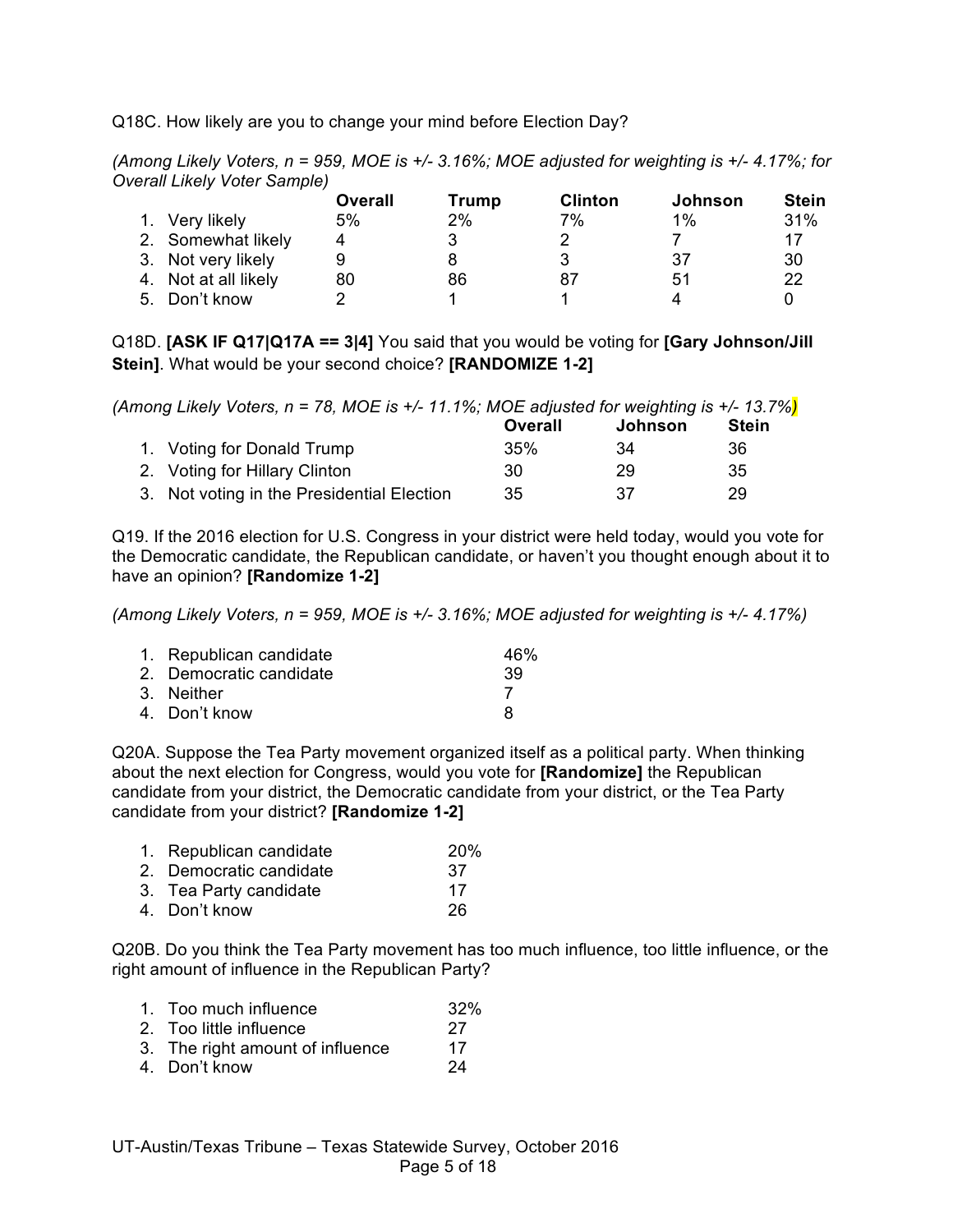## **[RANDOMIZE Q21-Q23]**

Q21. Please tell us whether you have a very favorable, somewhat favorable, neither favorable nor unfavorable, somewhat unfavorable, or very unfavorable opinion of Ted Cruz.

|                  |                          | <b>Neither</b><br><b>Favorable</b> |                    |                                       |                            |                    |  |  |
|------------------|--------------------------|------------------------------------|--------------------|---------------------------------------|----------------------------|--------------------|--|--|
|                  | Verv<br><b>Favorable</b> | Somewhat<br><b>Favorable</b>       | nor<br>Unfavorable | <b>Somewhat</b><br><b>Unfavorable</b> | <b>Verv</b><br>Unfavorable | Know/No<br>Opinion |  |  |
| Oct. 2016        | 15                       | 17                                 | 13                 | 13                                    | 36                         | 6                  |  |  |
| <b>June 2016</b> | 16                       | 15                                 | 13                 | 15                                    | 32                         |                    |  |  |
| Feb. 2016        | 16                       | 20                                 | 13                 |                                       | 37                         | 5                  |  |  |
| Nov. 2015        | 25                       | 16                                 | 12                 | 9                                     | 29                         |                    |  |  |
| <b>June 2015</b> | 22                       | 18                                 | 15                 | 8                                     | 29                         |                    |  |  |
| Feb. 2015        | 26                       | 15                                 | 12                 | 8                                     | 28                         | 10                 |  |  |
| Oct. 2014        | 26                       | 18                                 | 11                 | 8                                     | 28                         | 8                  |  |  |
| <b>June 2014</b> | 29                       | 17                                 | 10                 | 6                                     | 28                         |                    |  |  |
| Feb. 2014        | 29                       | 14                                 | 10                 | 8                                     | 29                         | 10                 |  |  |
| Oct. 2013        | 23                       | 15                                 | 14                 | 6                                     | 31                         | 10                 |  |  |
| <b>June 2013</b> | 26                       | 14                                 | 13                 |                                       | 24                         |                    |  |  |

Q22. Please tell us whether you have a very favorable, somewhat favorable, neither favorable nor unfavorable, somewhat unfavorable, or very unfavorable opinion of Donald Trump.

|                  | <b>Neither</b><br><b>Favorable</b> |                       |                    |                                |                            |                    |  |
|------------------|------------------------------------|-----------------------|--------------------|--------------------------------|----------------------------|--------------------|--|
|                  | Verv<br>Favorable                  | Somewhat<br>Favorable | nor<br>Unfavorable | Somewhat<br><b>Unfavorable</b> | Verv<br><b>Unfavorable</b> | Know/No<br>Opinion |  |
| Oct. 2016        | 13                                 | 18                    |                    | 9                              | 49                         |                    |  |
| <b>June 2016</b> | 16                                 | 15                    | 10                 | 10                             | 46                         | 4                  |  |
| Feb. 2016        | 13                                 | 16                    | 9                  | 15                             | 44                         |                    |  |
| Nov. 2015        | 16                                 | 18                    | 12                 | 12                             | 39                         | 3                  |  |

Q23. Please tell us whether you have a very favorable, somewhat favorable, neither favorable nor unfavorable, somewhat unfavorable, or very unfavorable opinion of Hillary Clinton.

|                  | <b>Neither</b><br><b>Favorable</b> |                              |                    |                                |                     |                    |  |
|------------------|------------------------------------|------------------------------|--------------------|--------------------------------|---------------------|--------------------|--|
|                  | <b>Very</b><br>Favorable           | Somewhat<br><b>Favorable</b> | nor<br>Unfavorable | Somewhat<br><b>Unfavorable</b> | Verv<br>Unfavorable | Know/No<br>Opinion |  |
| Oct. 2016        | 17                                 | 16                           |                    |                                | 51                  |                    |  |
| <b>June 2016</b> | 16                                 | 13                           |                    |                                | 51                  |                    |  |
| Feb. 2016        | 15                                 | 18                           | 11                 |                                | 46                  |                    |  |
| Nov. 2015        | 15                                 | 19                           |                    | 9                              | 47                  |                    |  |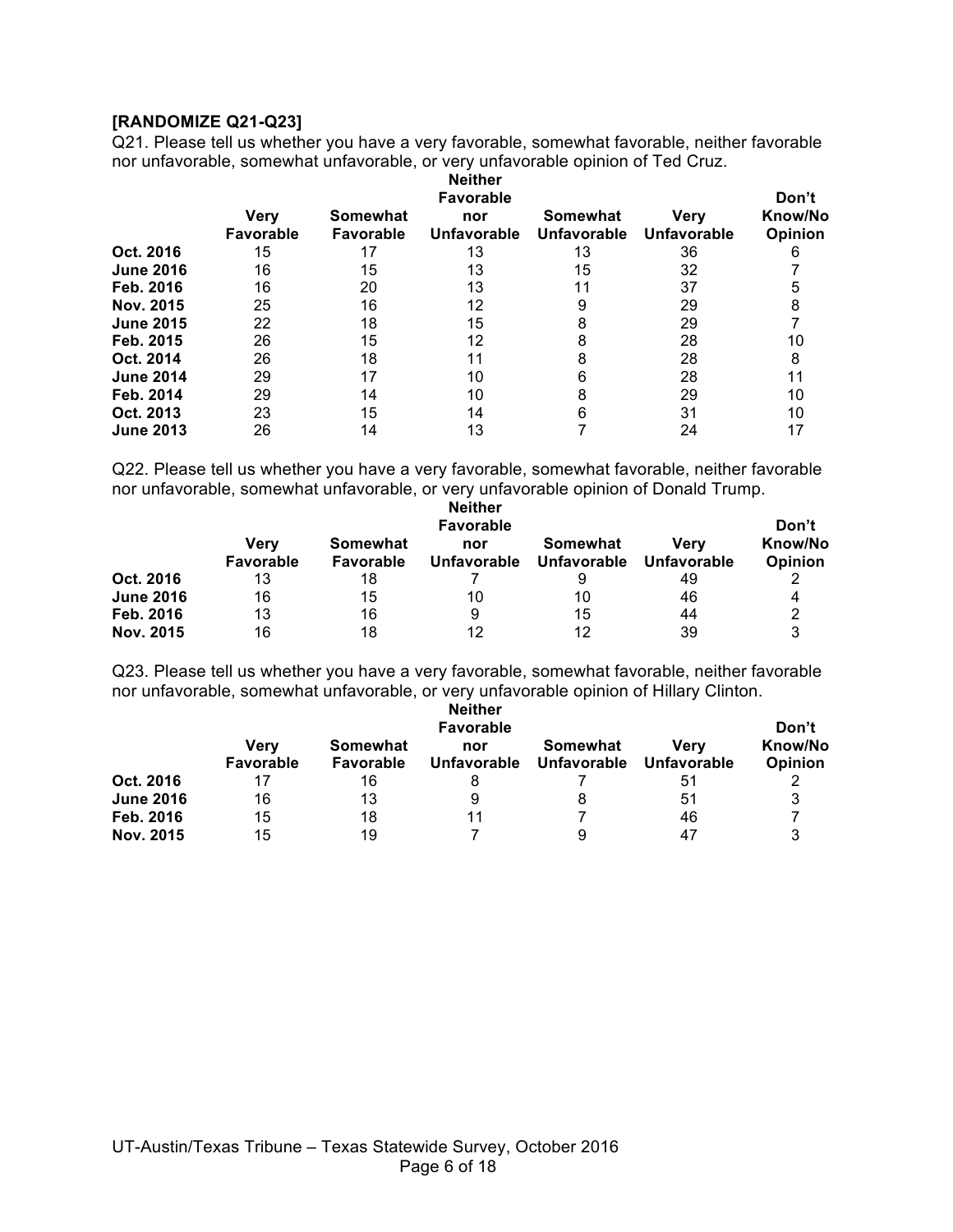### **[RANDOMIZE Q24-Q25]**

Q24. Please tell us whether you have a very favorable, somewhat favorable, neither favorable nor unfavorable, somewhat unfavorable, or very unfavorable opinion of the Democratic Party.

|                  | <b>Neither</b><br><b>Favorable</b> |                              |                    |                                |                     |                    |  |
|------------------|------------------------------------|------------------------------|--------------------|--------------------------------|---------------------|--------------------|--|
|                  | Verv<br>Favorable                  | Somewhat<br><b>Favorable</b> | nor<br>Unfavorable | Somewhat<br><b>Unfavorable</b> | Verv<br>Unfavorable | Know/No<br>Opinion |  |
| Oct. 2016        | 14                                 | 18                           | 12                 | 9                              | 42                  | 4                  |  |
| <b>June 2016</b> | 11                                 | 19                           | 12                 | 11                             | 39                  |                    |  |
| Feb. 2016        | 13                                 | 20                           | 14                 | 13                             | 35                  | 5                  |  |
| Nov. 2015        | 12                                 | 20                           | 12                 | 13                             | 39                  |                    |  |

Q25. Please tell us whether you have a very favorable, somewhat favorable, neither favorable nor unfavorable, somewhat unfavorable, or very unfavorable opinion of the Republican Party. **Neither** 

|                  | RERIGI<br><b>Favorable</b> |                       |                           |                                |                            | Don't              |
|------------------|----------------------------|-----------------------|---------------------------|--------------------------------|----------------------------|--------------------|
|                  | Verv<br>Favorable          | Somewhat<br>Favorable | nor<br><b>Unfavorable</b> | Somewhat<br><b>Unfavorable</b> | Verv<br><b>Unfavorable</b> | Know/No<br>Opinion |
| Oct. 2016        | 6                          | 18                    | 15                        | 24                             | 34                         |                    |
| <b>June 2016</b> |                            | 20                    | 14                        | 20                             | 31                         |                    |
| Feb. 2016        |                            | 20                    | 16                        | 22                             | 30                         | 5                  |
| Nov. 2015        |                            | 22                    | 17                        | 20                             | 29                         | 5                  |

## **[RANDOMIZE Q27A-Q27B]**

Q27A. Regardless of how you intend to vote in the 2016 election, do you feel like the Republican Party is welcoming to people like you?

| 1. Yes                   | 32%  |
|--------------------------|------|
| 2. No                    | -53- |
| 3. Don't know/No opinion | 15   |

Q27B. Regardless of how you intend to vote in the 2016 election, do you feel like the Democratic Party is welcoming to people like you?

| 1. Yes                   | 39% |
|--------------------------|-----|
| 2. No                    | 49  |
| 3. Don't know/No opinion | 13  |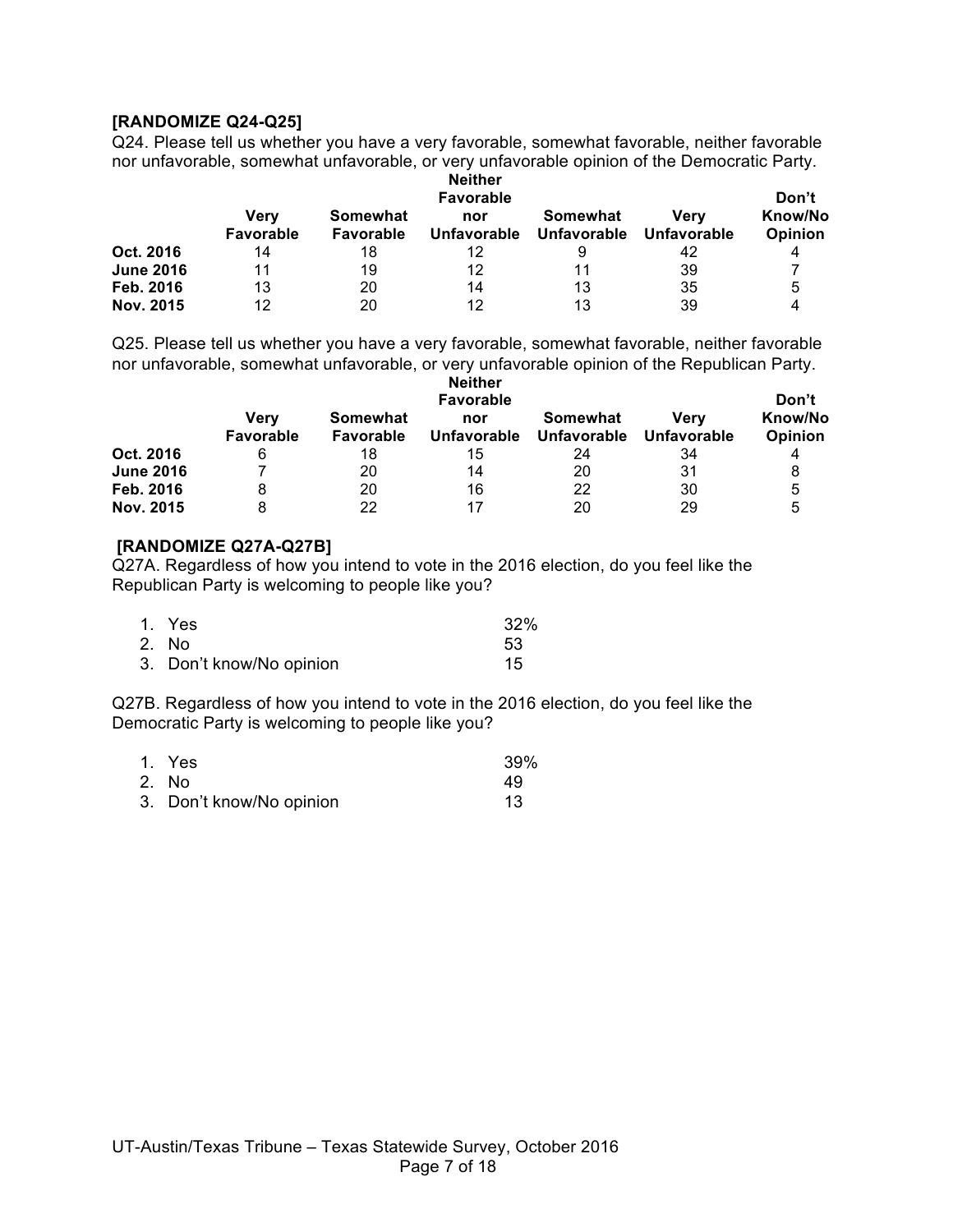Q28. On a scale from 1 to 7, where 1 is extremely liberal, 7 is extremely conservative, and 4 is exactly in the middle, where would you place the following political figures? **[RANDOMIZE A-B] [Wording on scale: (1) "Extremely liberal," (4) "In the middle," (7) "Extremely conservative". Include "Don't know" response option.]**

|                    | Mean | <b>Standard Error</b> | Mean | <b>SE</b> |
|--------------------|------|-----------------------|------|-----------|
| A. Donald J. Trump | 5.4  | 0.09                  | .54  | 0.07      |
| B. Hillary Clinton | 2.9  | 0.09                  | -3.2 | 0.09      |

Q29. For each of the following presidential candidates, please tell us whether you think that they would be a great, good, average, poor, or terrible president: **[RANDOMIZE 1-2]**

*(Among Likely Voters, n = 959, MOE is +/- 3.16%; MOE adjusted for weighting is +/- 4.17%)*

|                        | Great | Good | Average | Poor | Terrible |
|------------------------|-------|------|---------|------|----------|
| Donald J. Trump        |       | າ 1  |         |      | 46       |
| <b>Hillary Clinton</b> | 16    | 18   |         |      | 48       |

| June 2015 -<br><b>Registered Voters</b> | Great | Good | Average | Poor | <b>Terrible</b> |
|-----------------------------------------|-------|------|---------|------|-----------------|
| Donald J. Trump                         | 12    | 18   | 15      | 10   | 44              |
| <b>Hillary Clinton</b>                  |       | 15   | 16      |      | 45              |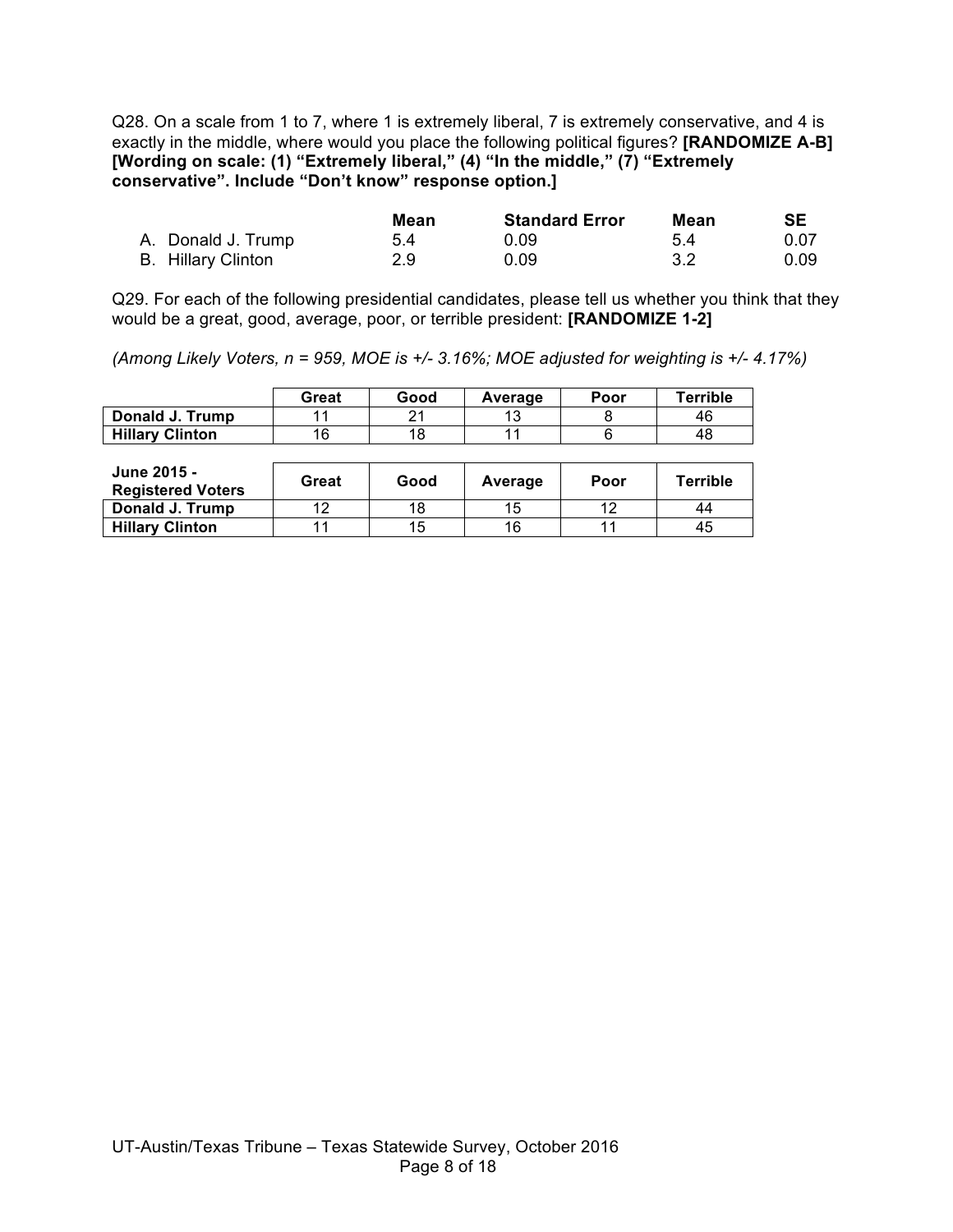Q30. Which of the following issues is most important to your vote in the 2016 Election? **[RANDOMIZE 1-13]**

*(Among Likely Voters, n = 959, MOE is +/- 3.16%; MOE adjusted for weighting is +/- 4.17%; for Overall Likely Voter Sample)*

|    |                                 | <b>Overall</b> | <b>Trump</b> | <b>Clinton</b> |
|----|---------------------------------|----------------|--------------|----------------|
|    | 1. Nominating justices to the   |                |              |                |
|    | United States Supreme Court     | 25             | 35           | 18             |
|    | 2. The economy                  | 17             | 14           | 19             |
| 3. | Immigration                     | 10             | 17           | 6              |
| 4. | Terrorism                       | 9              | 10           | 8              |
|    | 5. National security            | 9              | 12           | 5              |
|    | 6. Health care                  |                |              |                |
| 7. | Foreign policy                  |                |              |                |
| 8. | Education                       |                |              | 5              |
|    | 9. Race relations               |                |              | 5              |
|    | 10. Gun policy                  |                |              | 5              |
|    | 11. Police-community relations  |                |              | 6              |
|    | 12. Trade with other countries  |                |              | 2              |
|    | 13. The criminal justice system |                |              | 2              |
|    | 14. Other                       |                |              |                |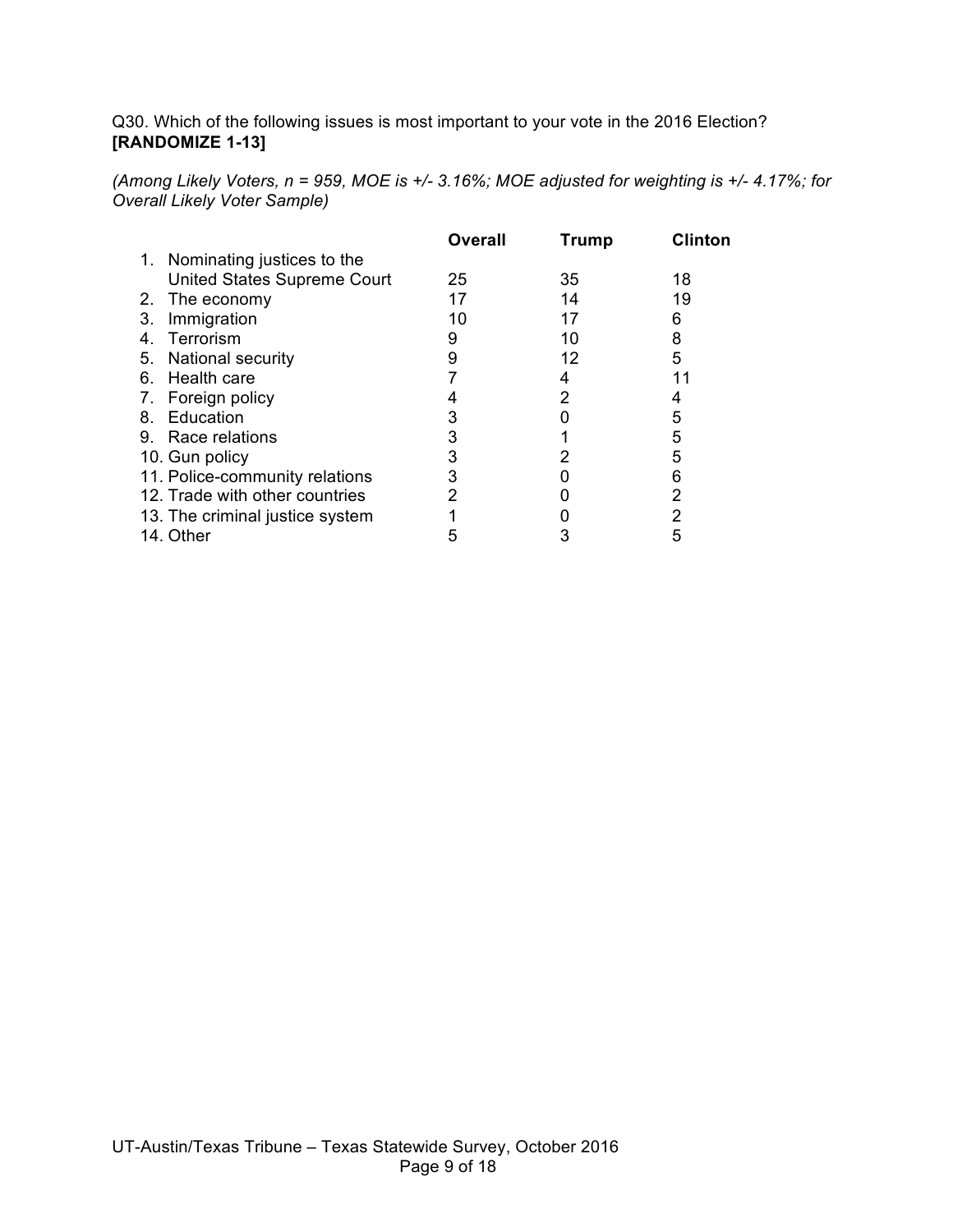## **[RANDOMIZE Q31, Q32] [RANDOMIZE Q30A-Q30B]**

Q31A. Do you think Donald Trump has the temperament to serve effectively as president? *(Among Likely Voters, n = 959, MOE is +/- 3.16%; MOE adjusted for weighting is +/- 4.17%; for Overall Likely Voter Sample)*

|               | Overall | <b>Trump Supporter</b> | <b>Clinton Supporter</b> |
|---------------|---------|------------------------|--------------------------|
| 1. Yes        | 37%     | 78%                    | 2%                       |
| 2. No.        | 56      |                        | 97                       |
| 3. Don't know |         |                        |                          |

Q31B. Do you think Hillary Clinton has the temperament to serve effectively as president? *(Among Likely Voters, n = 959, MOE is +/- 3.16%; MOE adjusted for weighting is +/- 4.17%; for Overall Likely Voter Sample)*

|               | Overall | <b>Trump Supporter</b> | <b>Clinton Supporter</b> |
|---------------|---------|------------------------|--------------------------|
| 1. Yes        | 47%     | 6%                     | 95%                      |
| 2. No.        | 50      | 91                     |                          |
| 3. Don't know |         |                        |                          |

## **[RANDOMIZE Q32A-Q32B]**

Q32A. Do you think that Donald Trump is honest and trustworthy? *(Among Likely Voters, n = 959, MOE is +/- 3.16%; MOE adjusted for weighting is +/- 4.17%; for Overall Likely Voter Sample)*

|               | Overall | <b>Trump Supporter</b> | <b>Clinton Supporter</b> |
|---------------|---------|------------------------|--------------------------|
| 1. Yes        | 36%     | 75%                    | $1\%$                    |
| 2. No         | 58      |                        | 98                       |
| 3. Don't know |         | 13                     |                          |

Q32B. Do you think that Hillary Clinton is honest and trustworthy? *(Among Likely Voters, n = 959, MOE is +/- 3.16%; MOE adjusted for weighting is +/- 4.17%; for Overall Likely Voter Sample)*

|               | Overall | <b>Trump Supporter</b> | <b>Clinton Supporter</b> |
|---------------|---------|------------------------|--------------------------|
| 1. Yes        | 28%     | 0%                     | 67%                      |
| 2. No         | 65      | 100                    | 18                       |
| 3. Don't know |         |                        | 15                       |

Q33. How serious a problem do you think each of the following will be in the 2016 elections?

*(Among Likely Voters, n = 959, MOE is +/- 3.16%; MOE adjusted for weighting is +/- 4.17%)*

|                                                                                          | <b>Extremely</b><br>serious | <b>Somewhat</b><br>serious | Not too<br>serious | <b>Not serious</b><br>at all | Don't Know |
|------------------------------------------------------------------------------------------|-----------------------------|----------------------------|--------------------|------------------------------|------------|
| A. People voting who<br>are not eligible                                                 | 45                          |                            |                    | 27                           |            |
| B. People voting<br>multiple times                                                       | 39                          | 16                         |                    | 29                           |            |
| C. Votes being<br>counted inaccurately                                                   |                             | 22                         |                    |                              |            |
| D. Voting machines<br>being hacked into by<br>a foreign government<br>or other bad actor | 35                          |                            | 19                 | 15                           |            |

UT-Austin/Texas Tribune – Texas Statewide Survey, October 2016 Page 10 of 18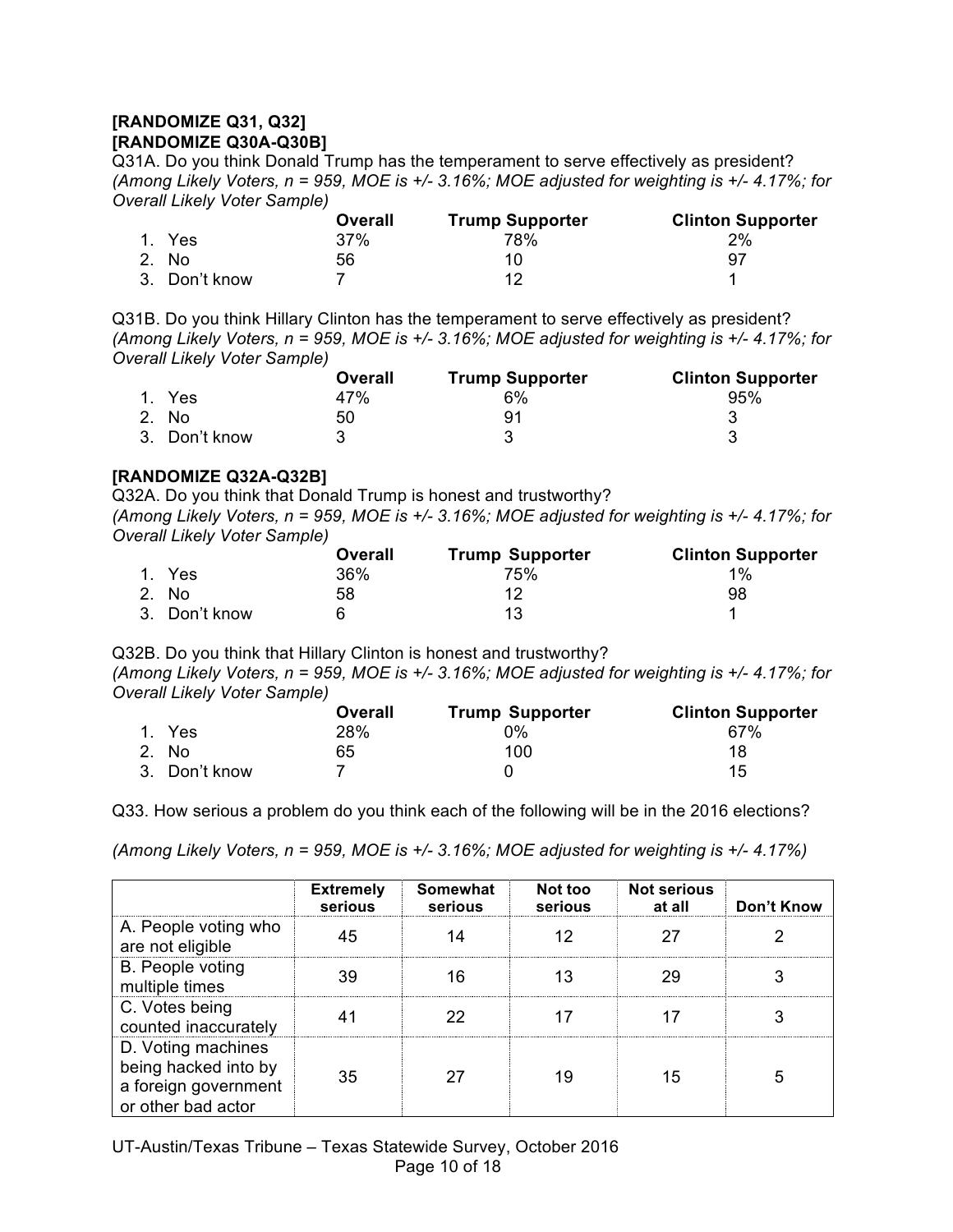# **Political Knowledge**

# **[Randomize INFO1-INFO4]**

INFO1. Which political party holds the majority in the U.S. House of Representatives?

| 76%                                                                       |
|---------------------------------------------------------------------------|
| 9                                                                         |
| 3                                                                         |
| -12                                                                       |
| 1. Republican Party<br>2. Democratic Party<br>3. Neither<br>4. Don't know |

INFO2. What majority of both houses of the U.S. Congress is needed to override a presidential veto?

| 1. More than one-half      | 7% |
|----------------------------|----|
| 2. More than two-thirds    | 66 |
| 3. More than three-fourths | 12 |
| 4. Don't know              | 14 |

INFO3. Who is the current Comptroller of the state of Texas?

| 1. Glenn Hegar    | 26% |
|-------------------|-----|
| 2. George P. Bush | 15  |
| 3. Ken Paxton     | 42  |
| 4. Sid Miller     | 17  |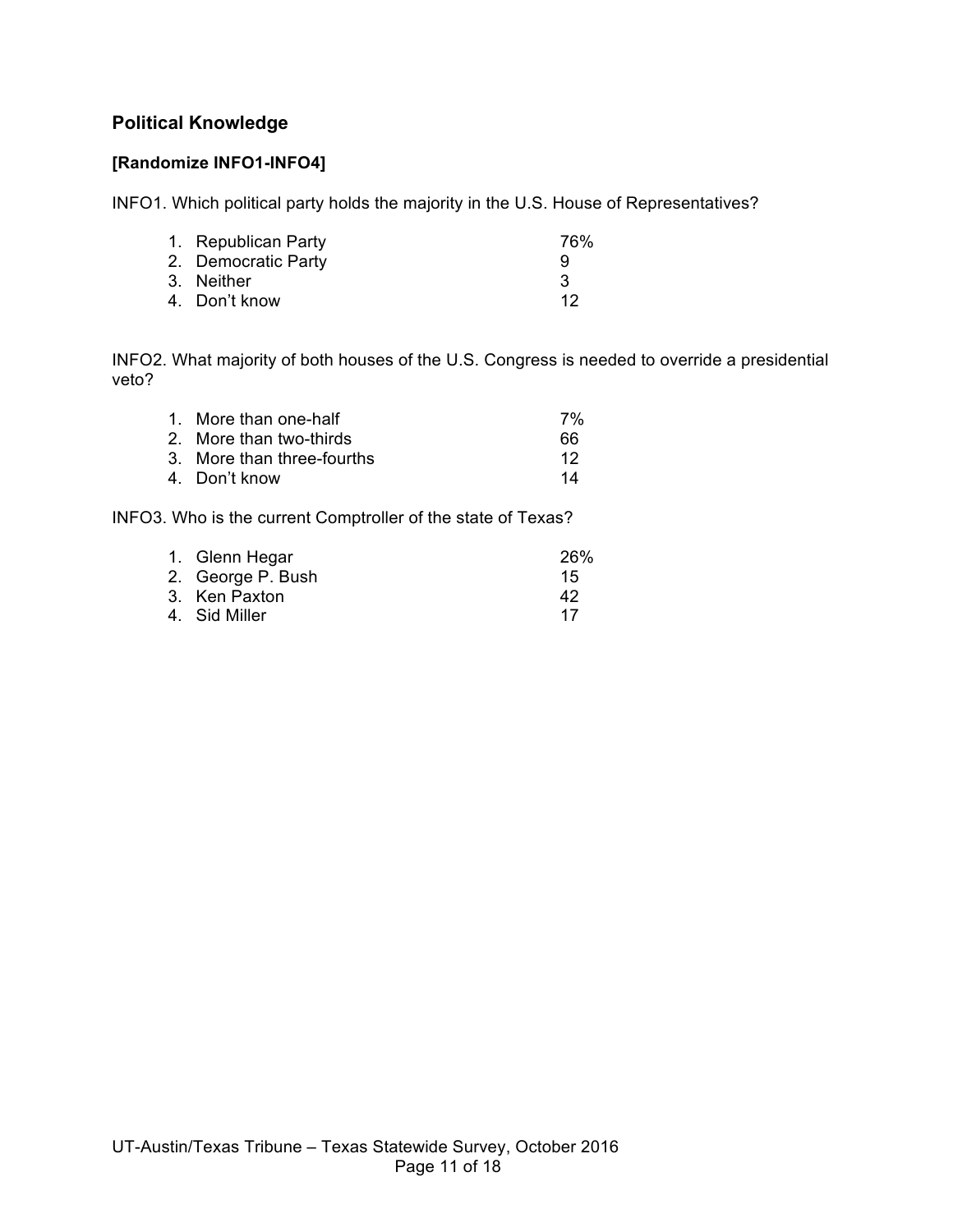## **Political Orientation**

We're almost done. Now we just have a few basic questions for statistical purposes.

LIBCON. On a scale from 1 to 7, where 1 is extremely liberal, 7 is extremely conservative, and 4 is exactly in the middle, where would you place yourself? **[Wording on scale: (1) "Extremely liberal," (4) "In the middle," (7) "Extremely conservative"]**

| 1. Extremely liberal      | 6% |
|---------------------------|----|
| 2. Somewhat liberal       | 8  |
| 3. Lean liberal           | 5  |
| 4. In the middle          | 38 |
| 5. Lean conservative      | 9  |
| 6. Somewhat conservative  | 18 |
| 7. Extremely conservative | 16 |

PID3. Generally speaking, would you say that you usually think of yourself as a…

| 1. Democrat    | 42% |
|----------------|-----|
| 2. Independent | 13  |
| 3. Republican  | 45  |

#### PID7. (Uses the four PID3 follow-up questions)

| 1. Strong Democrat            | <b>20%</b> |
|-------------------------------|------------|
| 2. Not very strong Democrat   | 13         |
| 3. Lean Democrat              | 10         |
| 4. Independent                | 13         |
| 5. Lean Republican            | 12         |
| 6. Not very strong Republican | 12         |
| 7. Strong Republican          | 20         |
|                               |            |

#### **Demographics**

AGE. Please indicate your age group.

| 1. 18-29     | 18% |
|--------------|-----|
| 2. 30-44     | -27 |
| $3.45-64$    | 36  |
| 4. 65 and up | 19  |

LOCATE. Would you say that you live in an urban, suburban, or rural community?

| 1. Urban    | 29% |
|-------------|-----|
| 2. Suburban | 50  |
| 3. Rural    | 20  |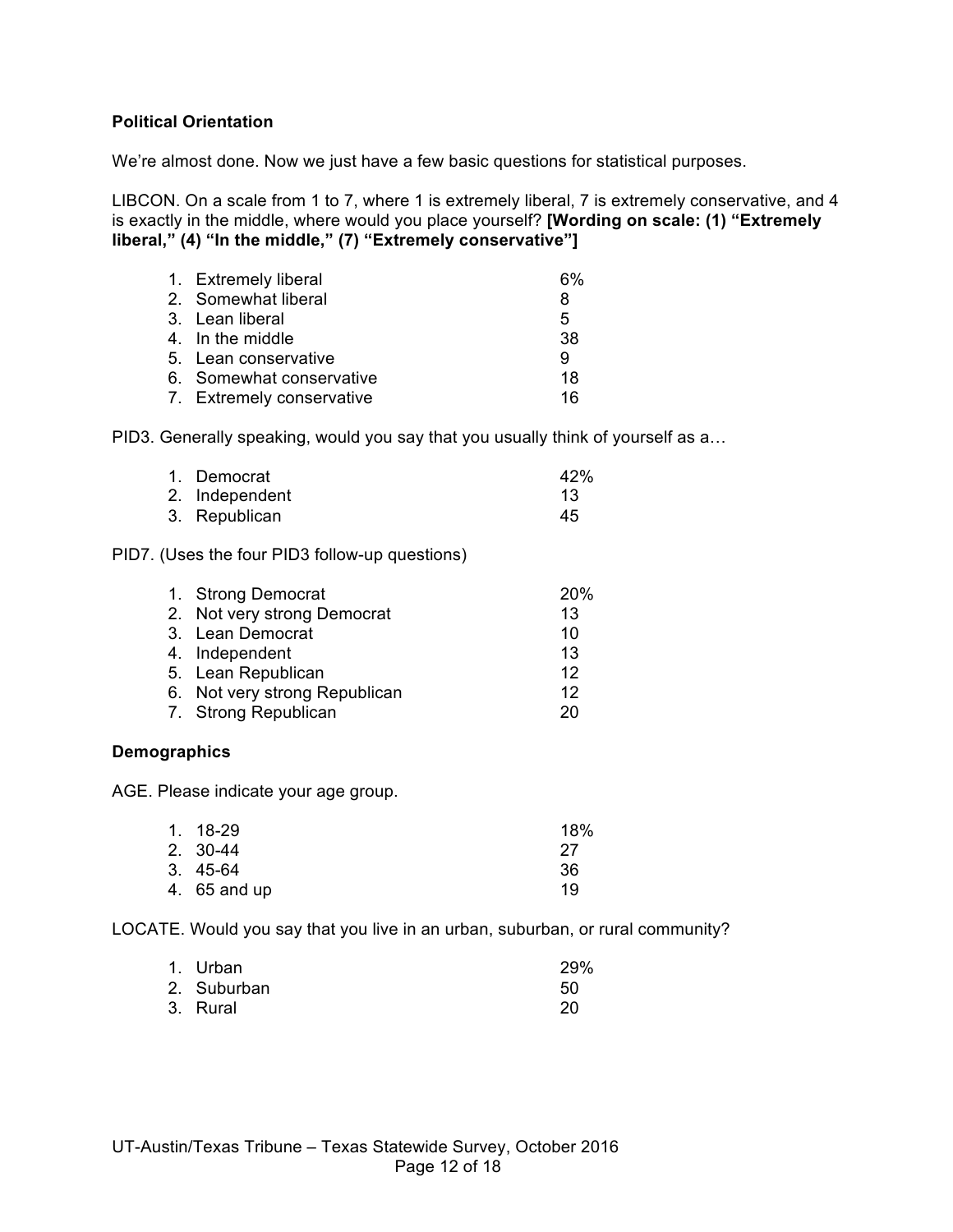METRO. Do you live in the Houston, Dallas-Fort Worth, San Antonio, or Austin metropolitan areas?

| 1. Yes, I live in the Houston area.       | <b>23%</b> |
|-------------------------------------------|------------|
| 2. Yes, I live the Dallas-Fort Worth area | 24         |
| 3. Yes, I live in the San Antonio area    | 11         |
| 4. Yes, I live in the Austin area         | 10         |
| 5. No, I live in another part of Texas.   | 33         |

CHILD. How many children are currently living with you?

| 1. One          | 16% |
|-----------------|-----|
| 2. Two          | 13  |
| 3. Three        |     |
| 4. Four or more | 3   |
| 5. None         | 62  |

SCHOOL. Do you have any children currently enrolled in school in Texas? (check all that apply)

- 1. Yes, I have a child/children under 18 enrolled in public school in Texas. 25%
- 2. Yes, I have a child/children under 18 enrolled in private school in Texas. 2
- 3. Yes, I have a child/children under 18 who are being home schooled in Texas. 1
- 4. No, I do not have any children under 18 in school in Texas. 71

INCOME. In which category would you place your household income last year?

| 1. | Less than \$10,000         | 5% |
|----|----------------------------|----|
| 2. | \$10,000 to \$19,999       |    |
| 3. | \$20,000 to \$29,999       | 9  |
| 4. | \$30,000 to \$39,999       | 10 |
| 5. | \$40,000 to \$49,999       | 10 |
| 6. | \$50,000 to \$59,999       | 8  |
| 7. | \$60,000 to \$69,999       | 7  |
| 8. | \$70,000 to \$79,999       | 6  |
|    | 9. \$80,000 to \$99,999    | 8  |
|    | 10. \$100,000 to \$119,999 | 5  |
|    | 11. \$120,000 to \$149,999 | 5  |
|    | 12. More than \$150,000    | 6  |
|    | 13. Prefer not to say      | 13 |
|    |                            |    |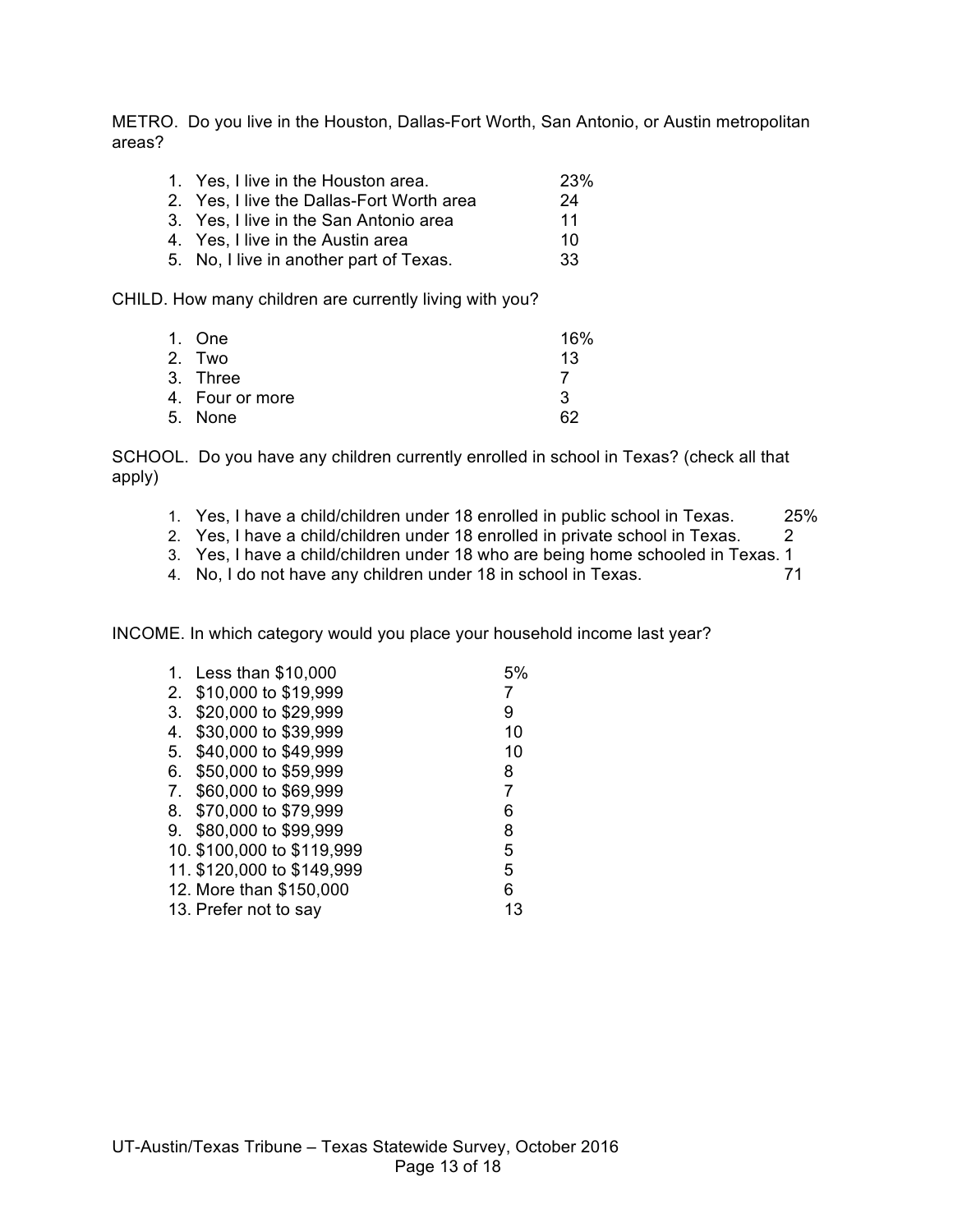AB. Generally speaking, do you consider yourself to be pro-life, pro-choice, or neither?

| 1. Pro-life   | 43% |
|---------------|-----|
| 2. Pro-choice | 40  |
| 3. Neither    | 11  |
| 4. Don't know | 6   |

EDU. What is the highest level of education that you received?

| 1. Less than high school    | $4\%$ |
|-----------------------------|-------|
| 2. High school degree       | 30    |
| 3. Some college             | 26    |
| 4. Two-year college degree  | 9     |
| 5. Four-year college degree | 20    |
| 6. Post-graduate degree     | 10    |
|                             |       |

ONEDU. These days many colleges and universities offer courses online. Have you ever taken a course online?

| 1. Yes | 28% |
|--------|-----|
| 2. No  | 72  |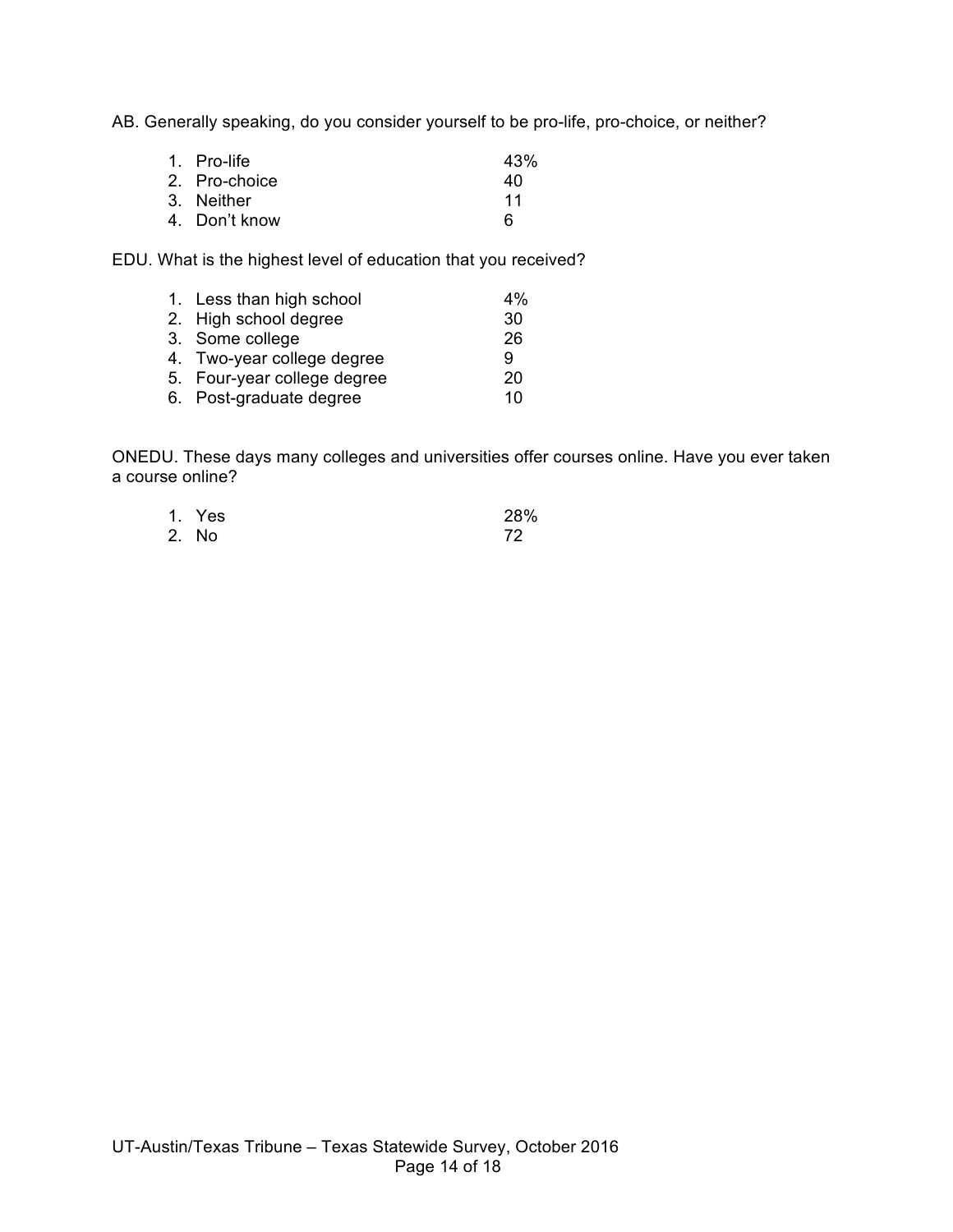RELIG1. What is your primary religious affiliation, if any? **[No open response on "other"]**

| 1. | Agnostic                                   | 6%                      |
|----|--------------------------------------------|-------------------------|
|    | 2. Assembly of God*                        | 1                       |
|    | 3. Atheist                                 | $\overline{4}$          |
|    | 4. Baptist*                                | 15                      |
|    | 5. Born again                              | $\mathbf 2$             |
|    | 6. Buddhist                                | 0                       |
|    | 7. Catholic*                               | 23                      |
|    | 8. Christian Scientist*                    | 0                       |
|    | 9. Church of Christ*                       | 3                       |
|    | 10. Church of God*                         | 0                       |
|    | 11. Disciples of Christ*                   | 1                       |
|    | 12. Episcopal/Anglican*                    | 1                       |
|    | 13. Evangelical                            | $\overline{1}$          |
|    | 14. Hindu                                  | 0                       |
|    | 15. Jehovah's Witnesses                    | 0                       |
|    | 16. Jewish                                 | $\mathbf{1}$            |
|    | 17. Lutheran*                              | $\overline{\mathbf{2}}$ |
|    | 18. Methodist*                             | $\overline{\mathbf{4}}$ |
|    | 19. Mormon*                                | 1                       |
|    | 20. Muslim/Islam                           | 1                       |
|    | 21. Nondenominational Christian*           | 9                       |
|    | 22. Orthodox/Eastern Orthodox*             | 1                       |
|    | 23. Pentecostal/charismatic/spirit-filled* | 1                       |
|    | 24. Presbyterian*                          | 1                       |
|    | 25. Protestant (non-specific)*             | $\mathbf 2$             |
|    | 26. Reformed*                              | 0                       |
|    | 27. Unitarian/Universalist*                | 0                       |
|    | 28. United Church of Christ*               | 0                       |
|    | 29. Religious but not spiritual            | 0                       |
|    | 30. Spiritual but not religious            | 5                       |
|    | 31. No religious affiliation/none          | 10                      |
|    | 32. Other*                                 | 3                       |
|    | 33. Don't know                             | 1                       |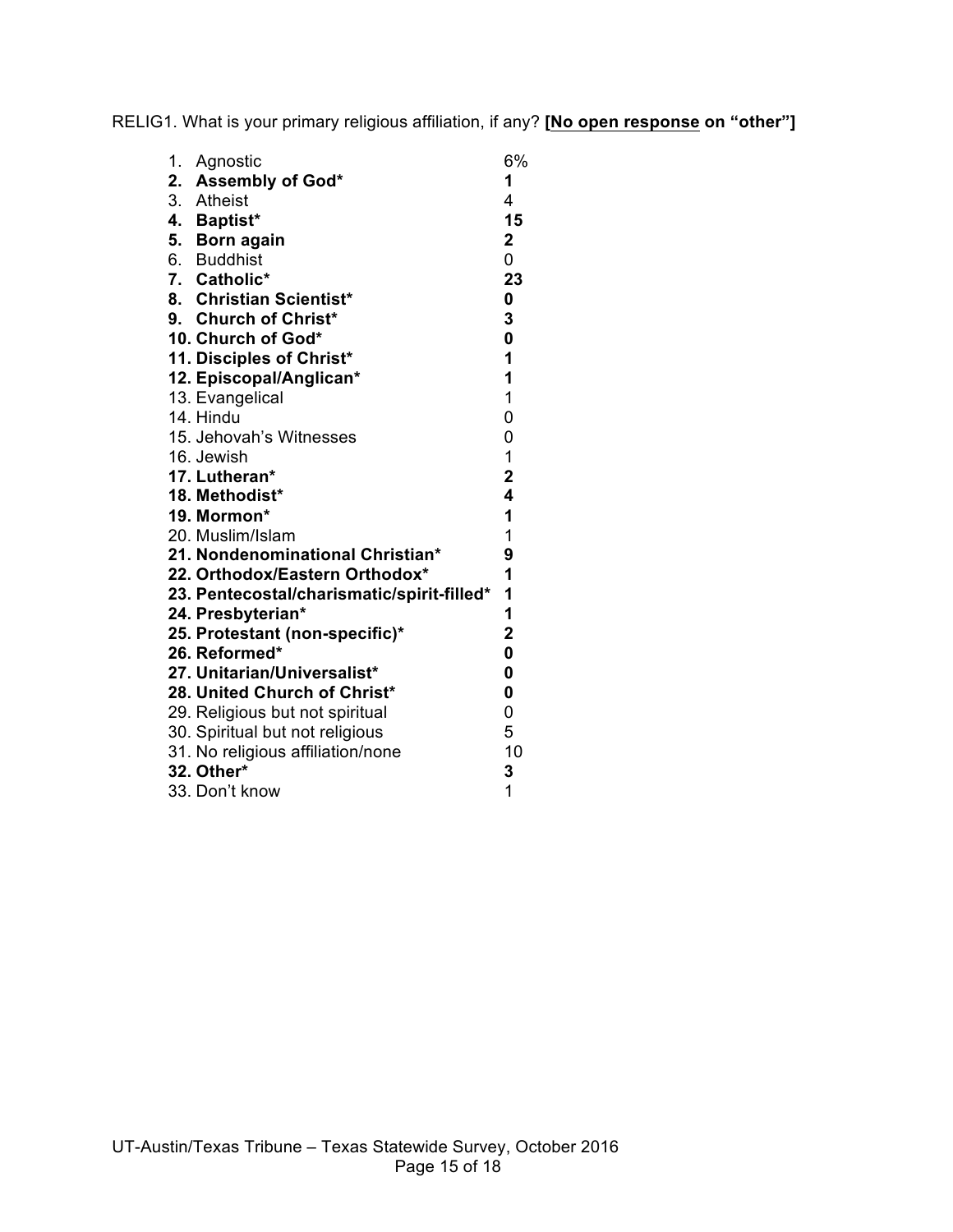RELIG2. What is your secondary religious affiliation, if any? **[No open response on "other"]**

| 1. Agnostic                                | 2%                      |
|--------------------------------------------|-------------------------|
| 2. Assembly of God*                        | 1                       |
| 3. Atheist                                 | 1                       |
| 4. Baptist*                                | 6                       |
| 5. Born again                              | 6                       |
| 6. Buddhist                                | $\mathbf 1$             |
| 7. Catholic*                               | 4                       |
| 8. Christian Scientist*                    | 1                       |
| 9. Church of Christ*                       | $\mathbf 2$             |
| 10. Church of God*                         | $\mathbf 2$             |
| 11. Disciples of Christ*                   | $\mathbf 0$             |
| 12. Episcopal/Anglican*                    | 1                       |
| 13. Evangelical                            | 3                       |
| 14. Hindu                                  | 0                       |
| 15. Jehovah's Witnesses                    | 0                       |
| 16. Jewish                                 | $\mathbf 1$             |
| 17. Lutheran*                              | $\mathbf 1$             |
| 18. Methodist*                             | $\overline{\mathbf{4}}$ |
| 19. Mormon*                                | 0                       |
| 20. Muslim/Islam                           | 0                       |
| 21. Nondenominational Christian*           | 5                       |
| 22. Orthodox/Eastern Orthodox*             | $\mathbf{0}$            |
| 23. Pentecostal/charismatic/spirit-filled* | 1                       |
| 24. Presbyterian*                          | 1                       |
| 25. Protestant (non-specific)*             | 4                       |
| 26. Reformed*                              | $\mathbf 0$             |
| 27. Unitarian/Universalist*                | 0                       |
| 28. United Church of Christ*               | 0                       |
| 29. Religious but not spiritual            | 1                       |
| 30. Spiritual but not religious            | 8                       |
| 31. No religious affiliation/none          | 31                      |
| 32. Other*                                 | $\overline{2}$          |
| 33. Don't know                             | 10                      |

LITERAL. Which of these statements comes closest to describing your feelings about the Bible?

- 1. The Bible is the actual word of God and is to be taken literally, word for word. 27%
- 2. The Bible is the word of God but not everything in it should be taken literally, word for word. 42
- 3. The Bible is a book written by men and is not the word of God. 23
- 4. Don't know. 8

IMPORT. How important is religion in your life?

| 1. Extremely important  | 42% |
|-------------------------|-----|
| 2. Somewhat important   | 30  |
| 3. Not very important   | 14  |
| 4. Not at all important | 14  |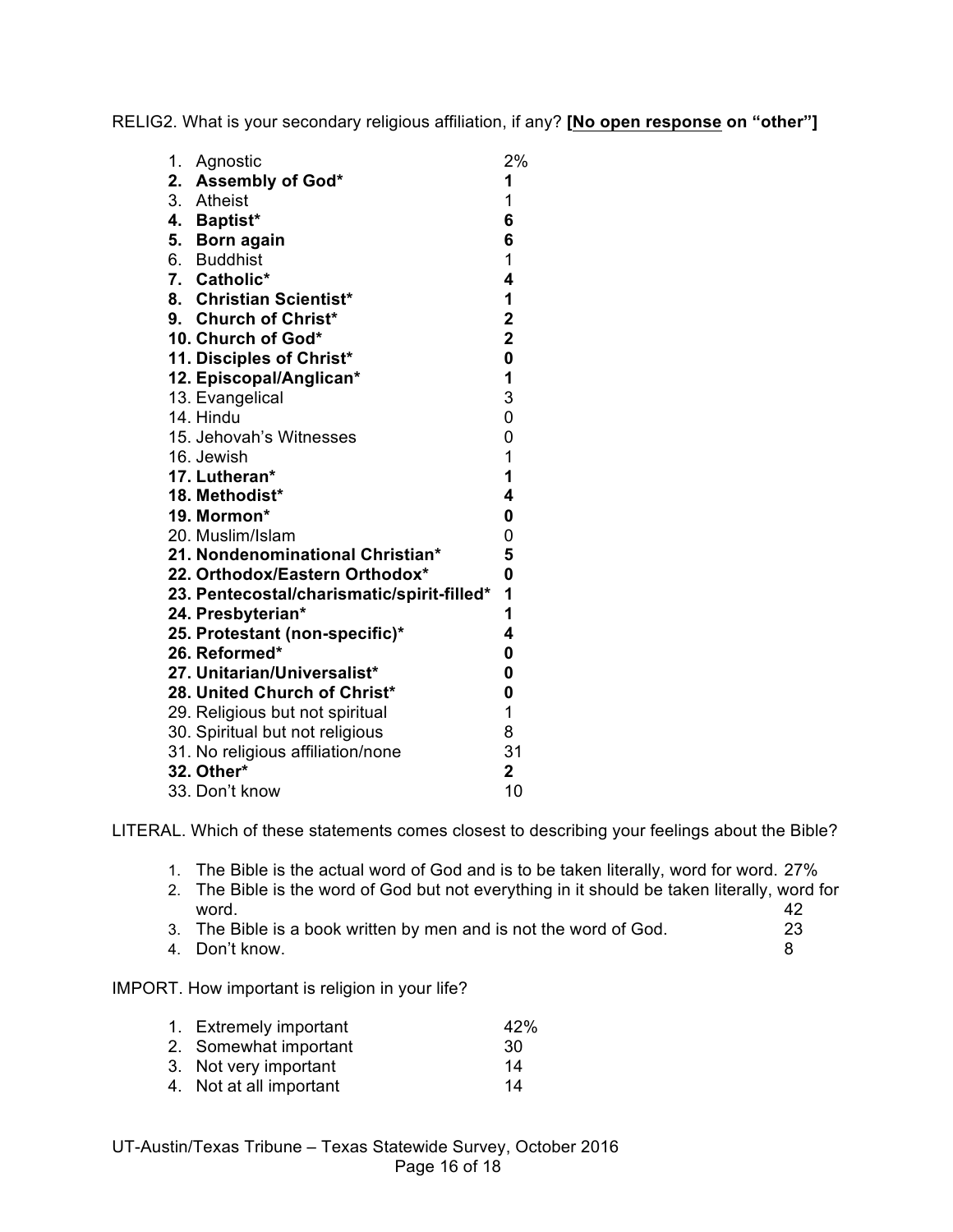ATTEND. Aside from weddings and funerals, how often do you attend religious services or participate in religious activities?

| 1. More than once a week | 13% |
|--------------------------|-----|
| 2. Once a week           | 19  |
| 3. A few times a month   | 11  |
| 4. Once or twice a year  | 26  |
| 5. Never                 | 30  |

RACE1. What race do you consider yourself to be?

| 1. White                  | .59% |
|---------------------------|------|
| 2. African American       | 12   |
| 3. Hispanic or Latino     | 24   |
| 4. Asian/Pacific Islander | O    |
| 5. Native American        | 1    |
| 6. Multi-racial           | 3    |

RACE2. **[Ask if RACE ~= "Hispanic or Latino"]** Do you happen to have a Hispanic-Latino grandparent?

| 1. Yes        | 2% |
|---------------|----|
| 2. No         | 96 |
| 3. Don't know |    |

NATIVE1. **[Ask if RACE = "Hispanic or Latino"]** Were you born in the United States or Puerto Rico, or in another country?

| 1. Born in the United States or Puerto Rico | 81% |
|---------------------------------------------|-----|
| 2. Born in another country                  | 19  |
| 3. Don't know                               |     |

NATIVE2. **[Ask NATIVE2 if answer 1 on NATIVE1]** Were your parents born in the United States or Puerto Rico, or another country?

|  |  |  |  |  |  | 1. Both of my parents were born in the United States or Puerto Rico |  | 60% |
|--|--|--|--|--|--|---------------------------------------------------------------------|--|-----|
|--|--|--|--|--|--|---------------------------------------------------------------------|--|-----|

- 2. One of my parents was born in another country 20<br>3. Both of my parents were both in another country 20
- 3. Both of my parents were both in another country

MOVE. Did you move to Texas from some other state?

| 1. Yes | 40% |
|--------|-----|
| 2. No  | 60  |